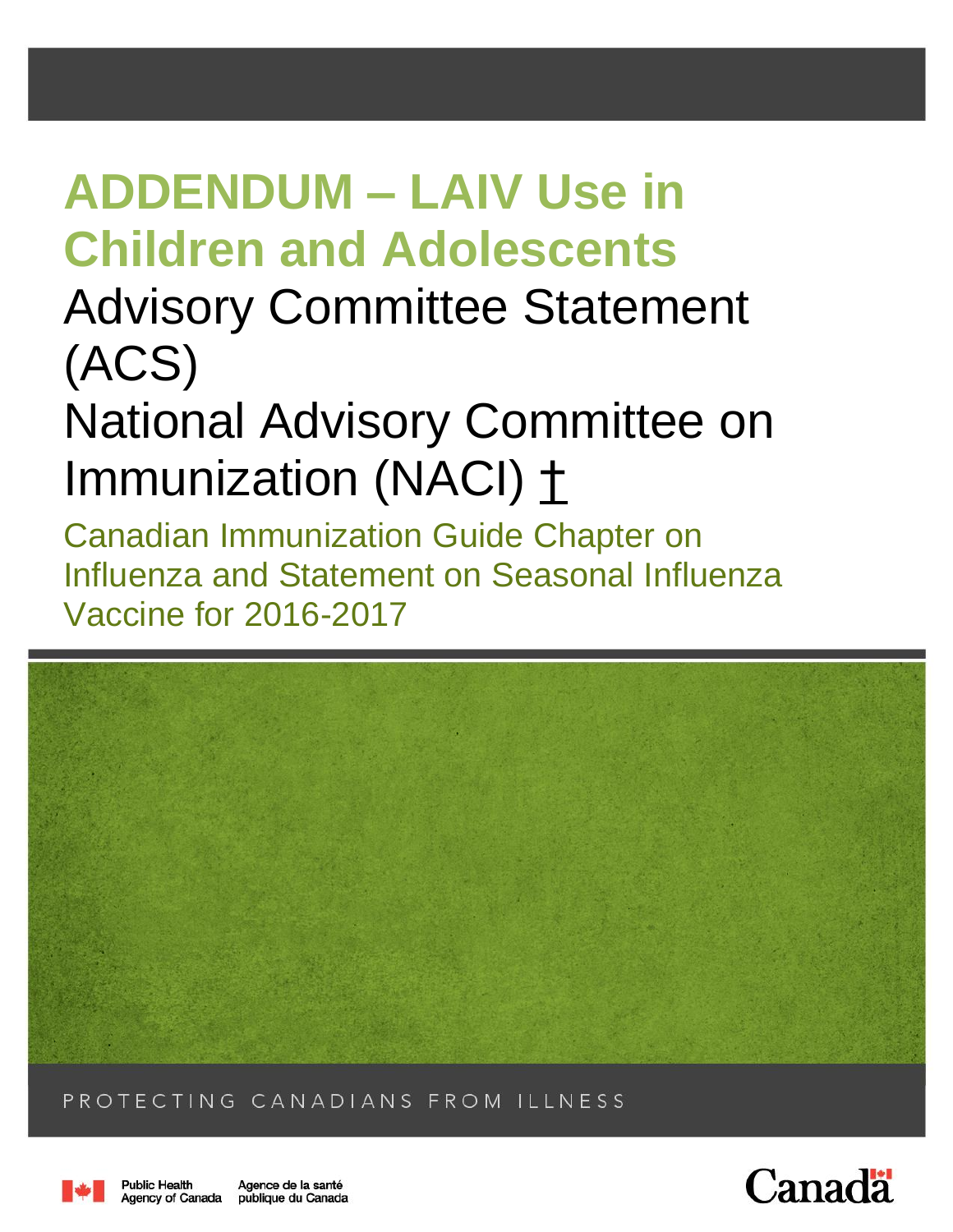## PREAMBLE

The National Advisory Committee on Immunization (NACI) provides the Public Health Agency of Canada (PHAC) with ongoing and timely medical, scientific, and public health advice relating to immunization. The Agency acknowledges that the advice and recommendations set out in this statement are based upon the best current available scientific knowledge and is disseminating this document for information purposes. People administering the vaccine should also be aware of the contents of the relevant product monograph(s). Recommendations for use and other information set out herein may differ from that set out in the product monograph(s) of the Canadian manufacturer(s) of the vaccine(s). Manufacturer(s) have sought approval of the vaccine(s) and provided evidence as to its safety and efficacy only when it is used in accordance with the product monographs. NACI members and liaison members conduct themselves within the context of the Agency's Policy on Conflict of Interest, including yearly declaration of potential conflict of interest.

*This addendum to the Canadian Immunization Guide Chapter on Influenza and Statement on Seasonal Influenza Vaccine for 2016- 2017 has been issued to address updated recommendations regarding the use of live attenuated influenza vaccine in children 2–17 years of age.*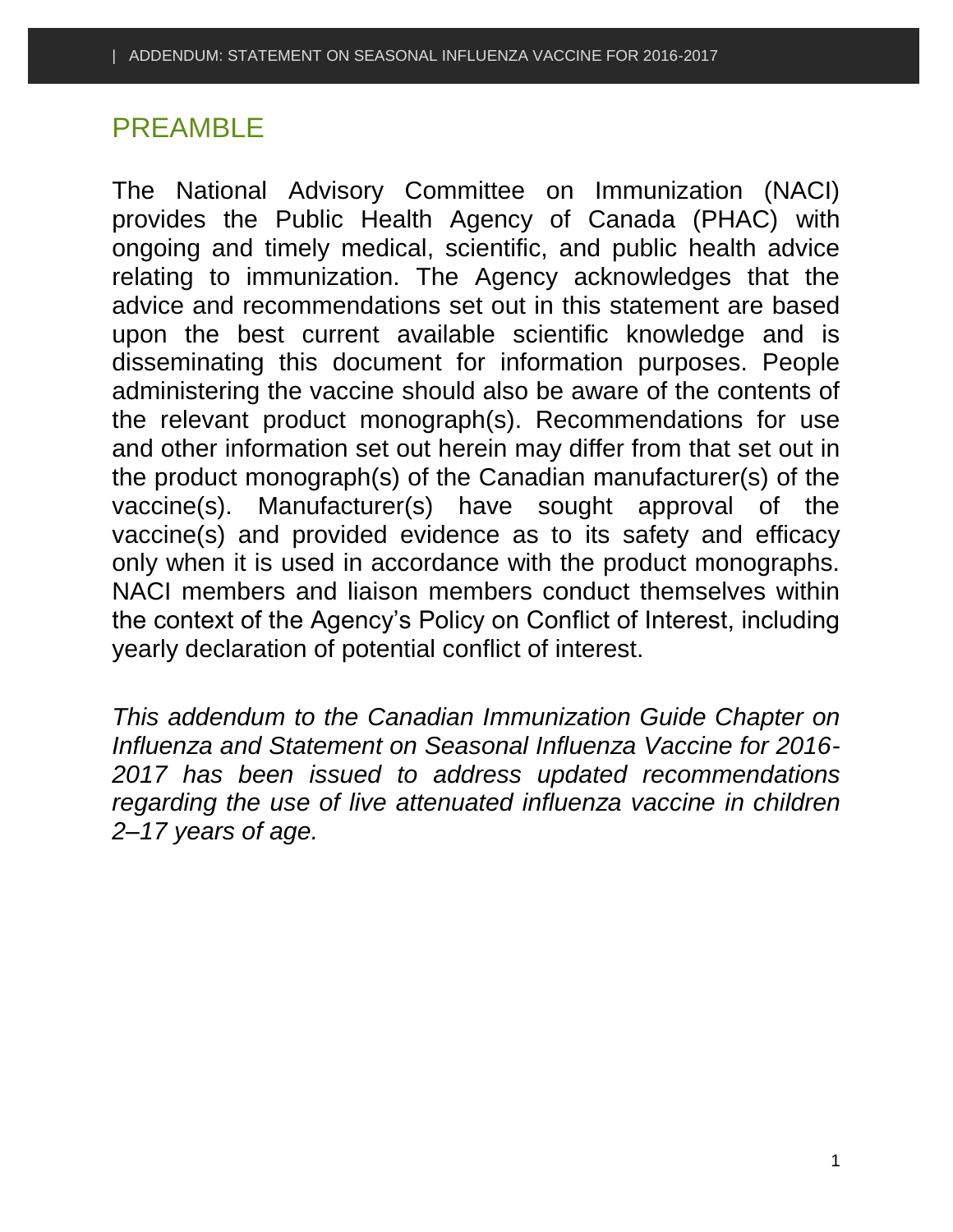## **NACI recommendation: Use of live attenuated influenza vaccine in children 2–17 years of age**

After careful review of available studies from the last several influenza seasons, NACI has revised its recommendations on the use of influenza vaccine in children 2–17 years of age:

1. In children without contraindications to the vaccine, any of the following vaccines can be used: quadrivalent live attenuated influenza vaccine (LAIV), quadrivalent inactivated influenza vaccine (QIV) or trivalent inactivated influenza vaccine (TIV).

2. The current evidence does not support a recommendation for the *preferential* use of LAIV in children and adolescents 2–17 years of age.

Given the burden of influenza B disease in children and the potential for lineage mismatch between the predominant circulating strain of influenza B and the strain in a trivalent vaccine, NACI continues to recommend that a quadrivalent formulation of influenza vaccine be used in children and adolescents 2–17 years of age. If a quadrivalent vaccine is not available, TIV should be used.

### **NACI recommendation: Need for further research to address knowledge gaps**

After careful review of available studies from the last several influenza seasons, NACI has identified the need for further research to address current knowledge gaps:

3. NACI strongly encourages further multidisciplinary (e.g., epidemiological, immunological, virological) research to investigate the reasons for the discordant 2015–2016 vaccine effectiveness (VE) estimates between studies and explanations for poor LAIV effectiveness against A(H1N1)pdm09 reported in some studies.

4. NACI strongly recommends that sufficient resources be provided to enhance influenzarelated research and sentinel surveillance systems in Canada to improve the evaluation of influenza vaccine efficacy and effectiveness to provide the best possible evidence for Canadian influenza vaccination programs and recommendations.

### **Live attenuated influenza vaccine**

FluMist® Quadrivalent is a live attenuated influenza vaccine manufactured by MedImmune (a subsidiary of AstraZeneca) for administration by intranasal spray, and authorized for use for persons 2–59 years of age in Canada. The influenza strains in FluMist® Quadrivalent are attenuated so that they do not cause influenza and are cold-adapted and temperature sensitive, so that they replicate in the nasal mucosa, rather than in the lower respiratory tract.

The trivalent formulation of LAIV received a Notice of Compliance from Health Canada in June 2010 and was first used in publicly funded immunization programs in Canada for the 2012–2013 influenza season. The quadrivalent formulation was approved for use in Canada for the 2014– 2015 season and has been in use since that time. The trivalent vaccine is no longer available in Canada.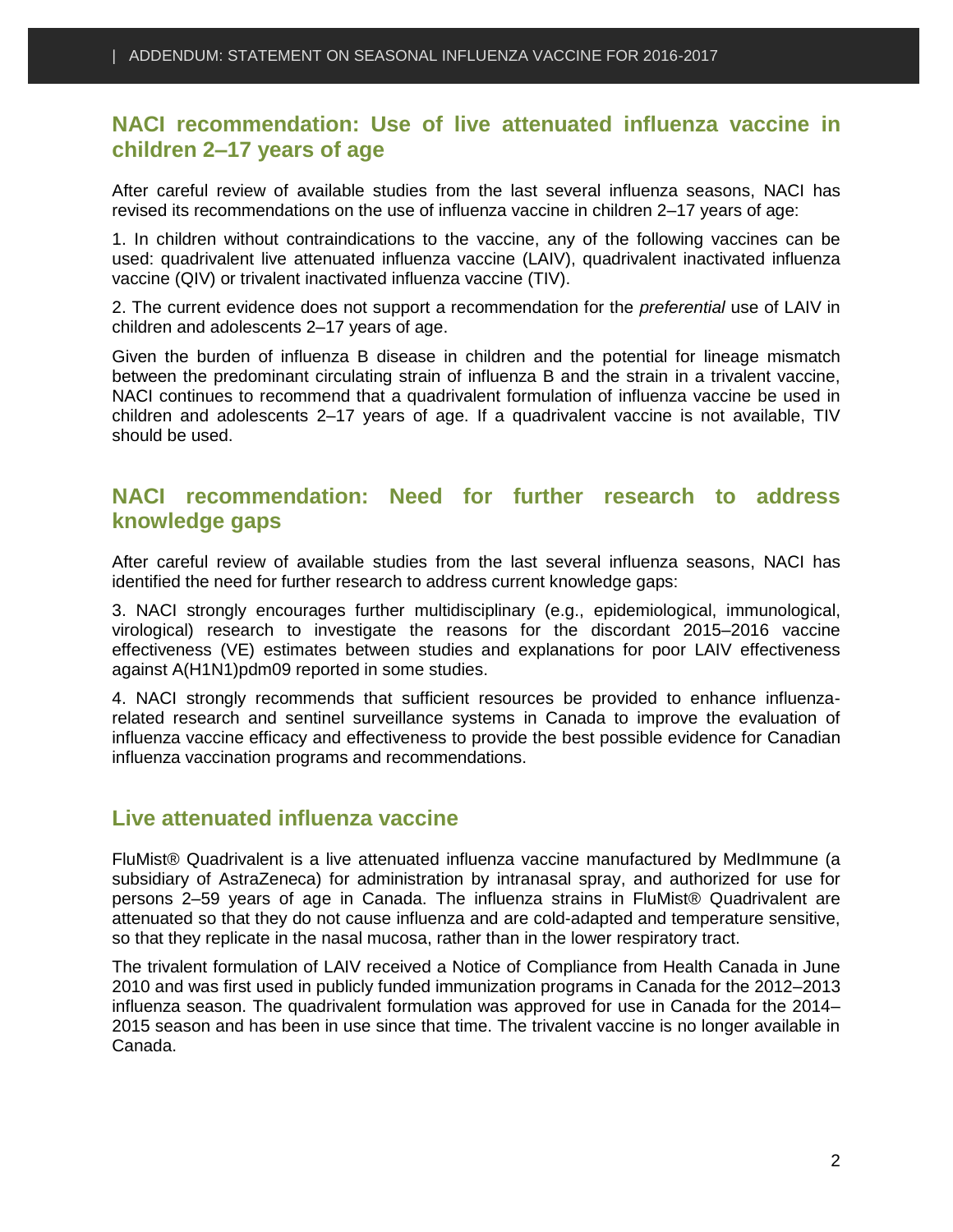#### **Previous NACI recommendations**

In 2011, NACI recommended the preferential use of LAIV in children and adolescents 2–17 years of age who did not have contraindications to the vaccine. This recommendation was .<br>based upon randomized placebo controlled studies and post-marketing safety data.<sup>1</sup> These studies showed LAIV to be safe, efficacious, and immunogenic in children and to provide better protection against influenza than TIV in children (NACI Recommendation Grade A). In 2013, NACI's recommendation was updated to indicate that there was evidence for the preferential use of LAIV in young children (younger than 6 years of age), based on superior efficacy of LAIV compared to TIV (Grade A), with weaker evidence of superior efficacy in older children (Grade I). It was anticipated that the superior efficacy of LAIV over TIV extended beyond 6 years of age, but the evidence did not indicate at which specific age the efficacies of LAIV and TIV might have become equivalent nor at which age LAIV efficacy may have become inferior to that of TIV.<sup>2</sup>

#### **Sources of vaccine effectiveness data**

Subsequent data on LAIV VE have come primarily from American studies.<sup>3-16</sup> Only the United States Influenza Vaccine Effectiveness Network (US Flu VE Network) has consistently reported LAIV VE over the past several influenza seasons (2010–2016) in children and adolescents 2–17 years of age.<sup>3-6</sup> The Influenza Clinical Investigation for Children (ICICLE) study, conducted by MedImmune as part of its four season (until 2017) post-marketing commitment to the US Food and Drug Administration (FDA), has VE data available for the 2013–2014 through 2015–2016 influenza seasons for children and adolescents 2–17 years of age. $8-10$  The US Department of Defense (DoD) has published LAIV VE data for US Air Force dependants (2–17 years of age) for the 2013–2014 and 2015–2016 influenza seasons<sup>5,7</sup> and active military personnel for the 2010–2011 through 2013–2014 influenza seasons.<sup>11-14</sup> These American studies used the testnegative design.<sup>3-14</sup> The American Household Influenza Vaccine Effectiveness (HIVE) study, using an alternative household cohort design, investigated LAIV and inactivated influenza vaccine (IIV) VE in children (2–8 years of age) and adolescents (9–17 years of age) for the 2012–2013 and 2013–2014 seasons.<sup>15,16</sup>

Data on LAIV VE from outside of the United States of America (USA) have come from the Canadian Sentinel Practitioner Surveillance Network (SPSN) for 2013–2014 and 2015– 2016,<sup>17,18</sup> Germany for the 2012–2013 season,<sup>19</sup> the United Kingdom (UK) sentinel surveillance network for the 2013–2014 through the 2015–2016 seasons,<sup>20-22</sup> and Finland for the 2015–2016 season.<sup>23</sup> These LAIV VE studies were mostly of test-negative design,  $17-22$  with one prospective cohort study.<sup>23</sup>

#### **Vaccine effectiveness**

#### **Influenza seasons 2010–2011, 2011–2012, and 2012–2013**

Overall, studies in children and adolescents (2–17 years of age) report moderate and statistically significant (lower bound of the 95% confidence interval does not include zero) trivalent LAIV vaccine effectiveness against any influenza virus, influenza A(H3N2) and influenza B for the 2010–2011 through 2012–2013 influenza seasons. $3,19$  The US Flu VE Network reported that the vaccine effectiveness estimates for LAIV and IIV were comparable (with overlapping confidence intervals) and statistically significant against any influenza, influenza A(H3N2) and influenza B viruses during the 2010–2011 and 2012–2013 influenza seasons, and against any influenza and A(H3N2) in the 2011–2012 season (sample sizes were too small to estimate vaccine effectiveness against influenza B virus in this season).<sup>3</sup> The German study also reported a high and statistically significant vaccine effectiveness estimate for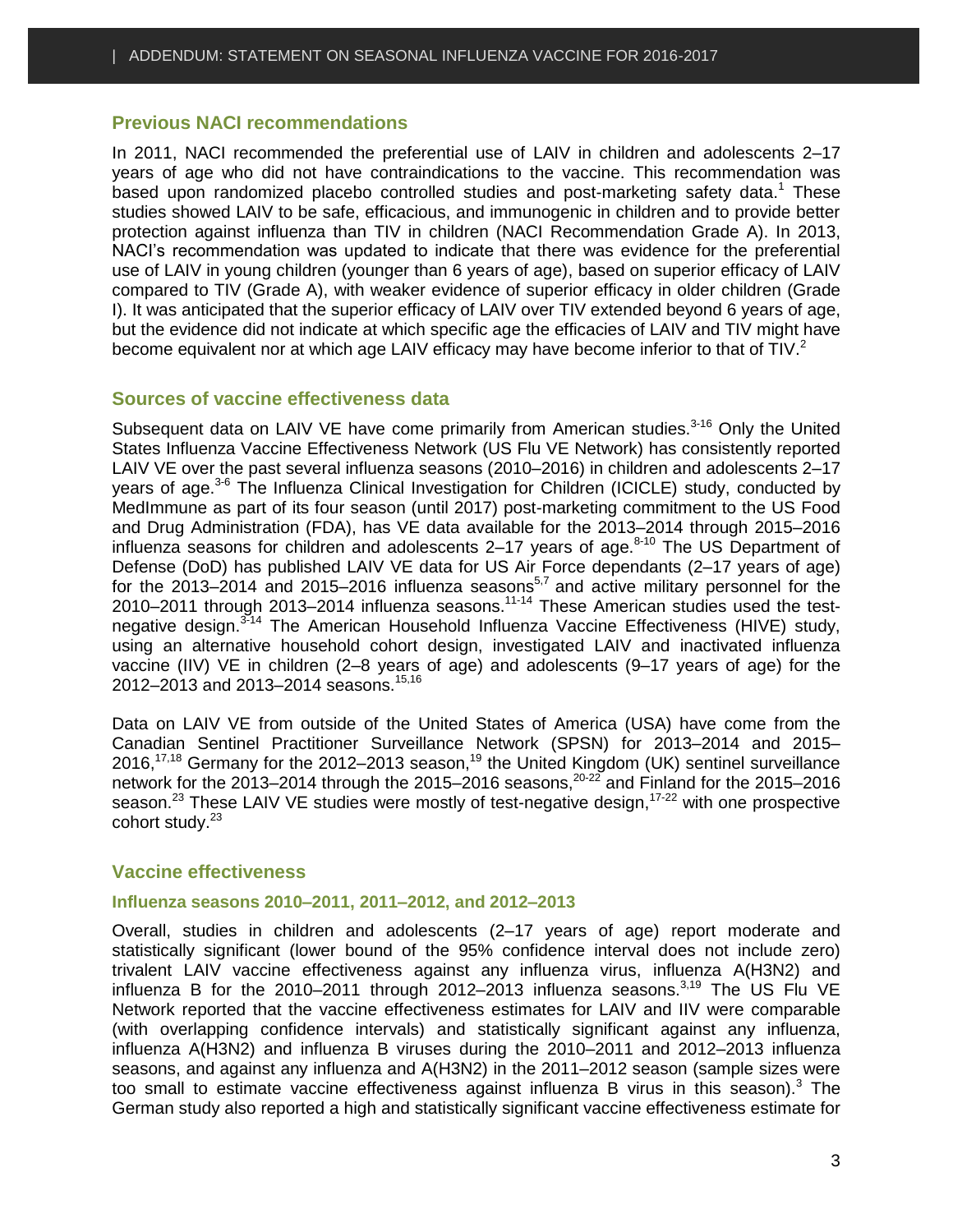LAIV against any influenza in the 2012–2013 influenza season.<sup>19</sup> In contrast, the US Flu VE Network observed LAIV to have had a low and statistically non-significant (confidence interval includes zero) vaccine effectiveness against A(H1N1) compared to a high and statistically significant vaccine effectiveness estimate for IIV against A(H1N1) in the 2010–2011 influenza season (vaccine effectiveness of LAIV and IIV against A(H1N1) was not estimated in the 2011– 2012 or 2012–2013 influenza seasons due to limited sample size). $3$ 

#### **Influenza season 2013–2014**

During the 2013–2014 influenza season in which influenza A(H1N1) was dominant, all three American test-negative studies (US Flu VE Network, DoD and ICICLE) reported low to negative and statistically non-significant vaccine effectiveness estimates for quadrivalent LAIV against any influenza and against  $A(H1N1).$ <sup>6,8</sup> In contrast, the reported vaccine effectiveness of IIV was moderately high and statistically significant against any influenza and against influenza A(H1N1) (US Flu VE Network and ICICLE). The American HIVE study found moderately high, but statistically non-significant LAIV and IIV VE estimates against influenza A(H1N1) in children (2– 8 years of age).<sup>16</sup> Investigations by the manufacturer concluded the reduced effectiveness seen in the USA may have been due to the A/California/7/2009(H1N1)pdm09-like LAIV strain's being vulnerable to heat degradation, which may have occurred during distribution.<sup>10</sup>

NACI subsequently concluded that heat degradation was unlikely to have been an issue in Canada for the 2013–2014 season due to strict temperature control and monitoring throughout transport.<sup>24</sup> NACI further noted that vaccine effectiveness estimates for the trivalent LAIV formulation used in Canada were higher than those seen in the American studies for the 2013–  $2014$  season.<sup>17</sup> Data from the Canadian SPSN reported a high and statistically significant unadjusted vaccine effectiveness estimate for LAIV against any influenza, with a high but statistically non-significant unadjusted vaccine effectiveness estimate against A(H1N1). Both point estimates were comparable to those of IIV, but based on small sample sizes with wide confidence intervals.<sup>17</sup> In light of these findings, NACI continued to recommend preferential use of LAIV in children and adolescents, but with a commitment to continue to monitor LAIV vaccine effectiveness in future seasons.<sup>24,25</sup> Although also limited in sample size, a Canadian cluster randomized clinical trial conducted in children and adolescents in the 2013–2014 influenza season found better performance of LAIV compared to IIV.<sup>26</sup>

As a result of the concerns regarding thermostability that followed the investigation into the poor LAIV VE against influenza A(H1N1) in the USA, the manufacturer replaced the A/California/7/2009(H1N1)pdm09-like strain with an antigenically similar strain (A/Bolivia/559/2013) with improved thermostability for the 2015–2016 season.

#### **Influenza season 2014–2015**

The 2014–2015 influenza season was dominated by antigenically drifted A(H3N2) viruses. Two American studies (US Flu VE Network and ICICLE)<sup>4,10</sup> and the UK sentinel surveillance network study<sup>22</sup> reported low to negative and statistically non-significant LAIV and IIV vaccine effectiveness estimates against any influenza and against influenza A(H3N2) (with the exception of the ICICLE study which reported a low but statistically significant vaccine effectiveness estimate for IIV against A(H3N2)<sup>9</sup>). No LAIV vaccine effectiveness estimates were available for A(H1N1). The predominance of antigenically drifted A(H3N2) viruses was proposed as an explanation for the estimates of reduced vaccine effectiveness against A(H3N2) generally; higher vaccine effectiveness was observed against less prevalent vaccine-like  $A$ (H3N2) viruses in the USA<sup>4</sup> and also with IIV in Canada.<sup>27</sup>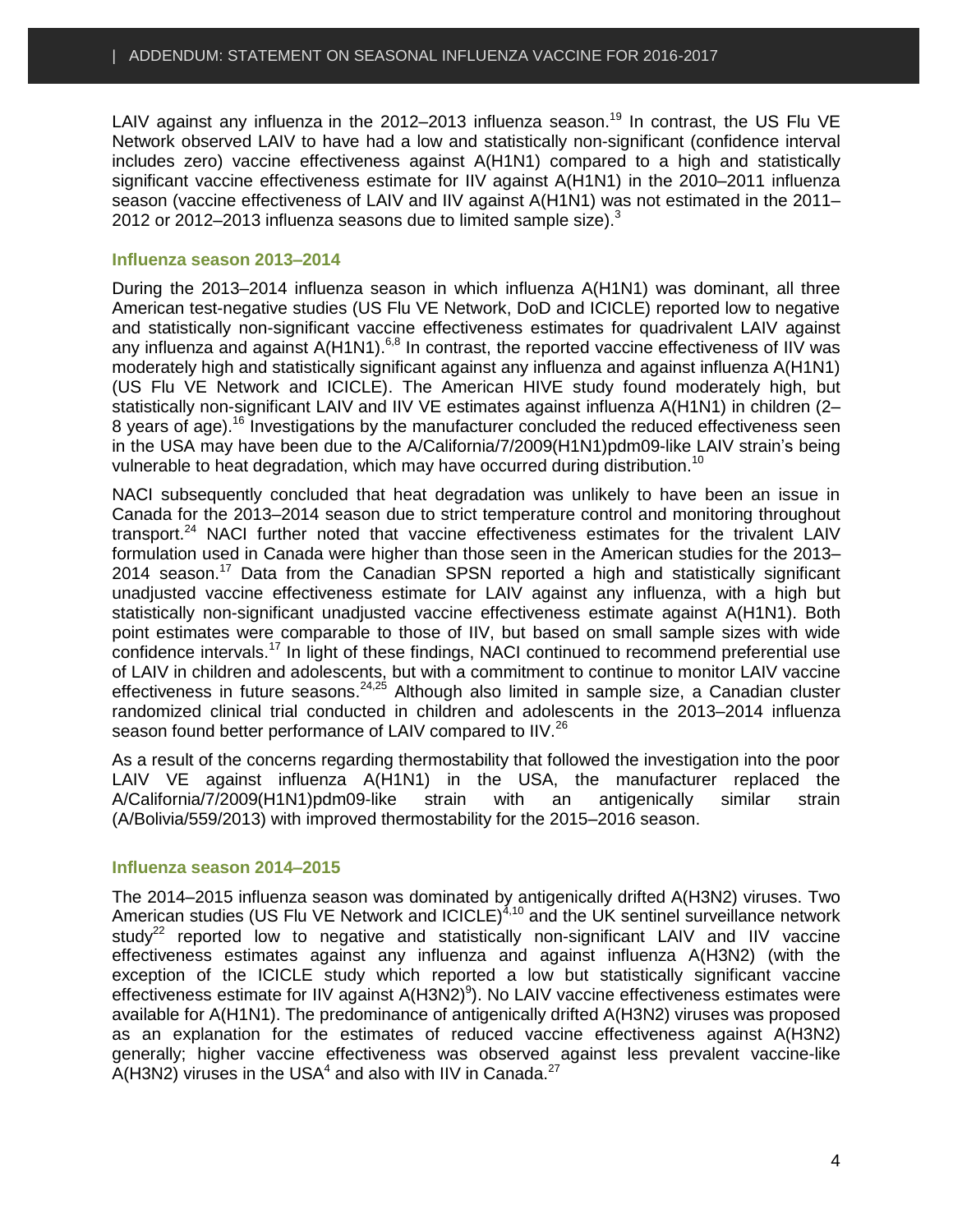#### **Influenza season 2015–2016**

In the 2015–2016 influenza season with predominant circulation of influenza A(H1N1), moderate and statistically significant LAIV vaccine effectiveness against any influenza (46–58%) was observed among children and adolescents 2–17 years of age in two American studies (DoD and ICICLE),  $5.9$  the UK,  $20$  and a cohort study conducted by the Finland National Institute for Health and Welfare.<sup>23</sup> In unadjusted analysis by the Canadian SPSN, LAIV effectiveness against any influenza (74%) was also statistically significant but with wide confidence intervals.<sup>18</sup> However, in contrast, the US Flu VE Network found a low, non-statistically significant LAIV vaccine effectiveness against any influenza (3%).<sup>5</sup> All four studies with both LAIV and IIV vaccine effectiveness data (US Flu VE Network, DoD, ICICLE, and the Finland study) reported lower vaccine effectiveness point estimates for LAIV compared to IIV for any influenza, but only the US Flu VE Network showed a statistically significant difference (non-overlapping confidence intervals) between LAIV and IIV.<sup>5,9,23</sup> In unadjusted analysis, the Canadian SPSN reported comparable point estimates for LAIV (74%) and IIV (63%) effectiveness against any influenza, but with wide and overlapping confidence intervals.<sup>18</sup>

In A(H1N1) specific analysis, two of the five studies that used the test-negative design (ICICLE and Canadian SPSN) found comparable but statistically non-significant LAIV vaccine effectiveness estimates of approximately 50%, again with wide confidence intervals.<sup>9,18</sup> Two other American studies based on the test-negative design (US Flu VE Network, DoD) reported lower LAIV vaccine effectiveness estimates (-21%, 15%) with confidence intervals overlapping zero that were more consistent with no vaccine protection.<sup>5</sup> The point estimates of vaccine effectiveness against A(H1N1) for LAIV were lower than for IIV in all four studies (ICICLE, DoD, US Flu VE Network, Canadian SPSN), but only the US Flu VE Network reported a significantly lower LAIV estimate (non-overlapping confidence intervals). The UK study vaccine effectiveness estimates against influenza A(H1N1) are not currently publicly available. The study from Finland using a prospective cohort design did not generate subtype specific vaccine effectiveness estimates.

LAIV vaccine effectiveness against A(H3N2) was only reported in one study (DoD), which found a statistically non-significant, moderate vaccine effectiveness estimate.<sup>5</sup>

#### **Decisions regarding LAIV use for 2016–2017 in other jurisdictions**

Based upon the US Flu VE Network data showing that LAIV provided no protective benefit during the influenza A(H1N1) dominant 2015–2016 influenza season and no evidence of effectiveness against the dominant circulating strains in the two prior influenza seasons (2013– 2014 and 2014–2015), the American Advisory Committee on Immunization Practices (ACIP) recommended during its June 2016 meeting that LAIV should not be used during the 2016– 2017 influenza season.<sup>28</sup> LAIV continues to be recommended for use in children in the UK and Finland for the 2016–2017 season.<sup>29</sup> Studies conducted in both of these countries, and in Canada, found a statistically significant overall protective effect of LAIV in children for 2015– 2016, although sample sizes limit the precision of those estimates.<sup>18,20,23</sup> The US FDA has also determined that specific regulatory action for LAIV is not necessary at this time, following a review of manufacturing and clinical data supporting licensure and the totality of evidence presented at the June 2016 ACIP meeting, and continues to find that the benefits of quadrivalent LAIV outweigh any potential risks.<sup>30</sup> Quadrivalent LAIV remains licensed for use in the USA. The FDA's determination was made taking into account the limitations of observational studies in estimating VE and the seasonal variability of influenza VE.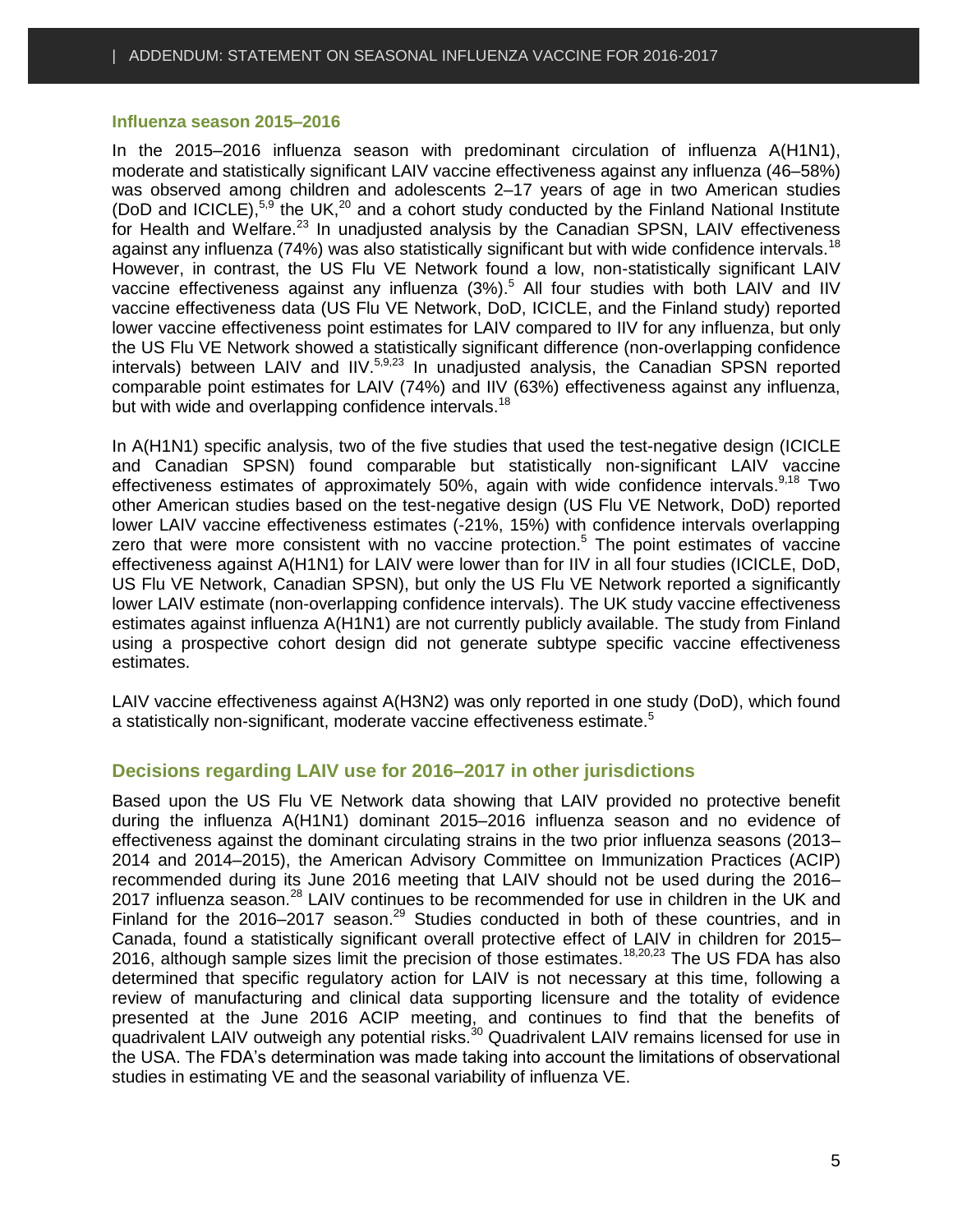#### **NACI recommendations**

After careful review of the available vaccine effectiveness data over the last several influenza seasons, NACI concludes that the current evidence is consistent with LAIV's providing comparable protection against influenza to that afforded by IIV in various jurisdictions. Previous studies and clinical experience also indicate LAIV to be a safe vaccine. NACI, therefore, recommends that in children without contraindications to the vaccine, any of the following vaccines can be used: quadrivalent live attenuated influenza vaccine (LAIV), quadrivalent inactivated influenza vaccine (QIV) or trivalent inactivated influenza vaccine (TIV). The current evidence does not support a recommendation for the *preferential* use of LAIV in children 2–17 years of age. However, the observational study data reviewed highlight the challenge in interpreting LAIV and IIV vaccine effectiveness when point estimates by influenza subtype are derived based on small sample sizes associated with wide confidence intervals. Therefore, in making its recommendation, NACI recognizes the need to continue to monitor LAIV VE data closely by influenza subtype and the relative effectiveness of LAIV compared to IIV.

#### **Knowledge gaps**

The reasons for the discordant 2015–2016 vaccine effectiveness estimates between studies are currently unknown, but may reflect biological mechanisms methodological issues or both, such as biases in the design of observational study, as well as statistical (sample size) considerations limiting the precision of vaccine effectiveness estimates. Possible explanations for poor LAIV effectiveness against A(H1N1) in some studies include changes in the serological profile of the population post pandemic A(H1N1), higher population levels of pre-existing antibody interference with vaccine virus replication, potential competitive interference with viral replication among live viruses in the quadrivalent vaccine, and suboptimal performance of the new A/Bolivia/559/2013(H1N1) LAIV component for reasons that have yet to be identified. As a consequence of these gaps in scientific knowledge, NACI strongly encourages further, multidisciplinary (e.g., epidemiological, immunological, virological) research in this area.

Influenza vaccination is recommended for all individuals in Canada aged 6 months or older who do not have contraindications to the vaccines licensed for use. Therefore, annual influenza vaccination represents a large, ongoing public health investment. The evaluation of seasonal influenza vaccines and of public health influenza programs relies on research studies and sentinel surveillance systems with sufficient sample sizes to generate vaccine efficacy and effectiveness estimates, such as by age, vaccine type and administration history, influenza subtype, and genetic sequence. Therefore, NACI strongly recommends that sufficient resources be provided to enhance influenza-related research and sentinel surveillance systems in Canada. This enhanced research would improve the evaluation of influenza vaccine efficacy and effectiveness and, therefore, better inform Canadian influenza vaccination program recommendations and optimize the results of this significant investment.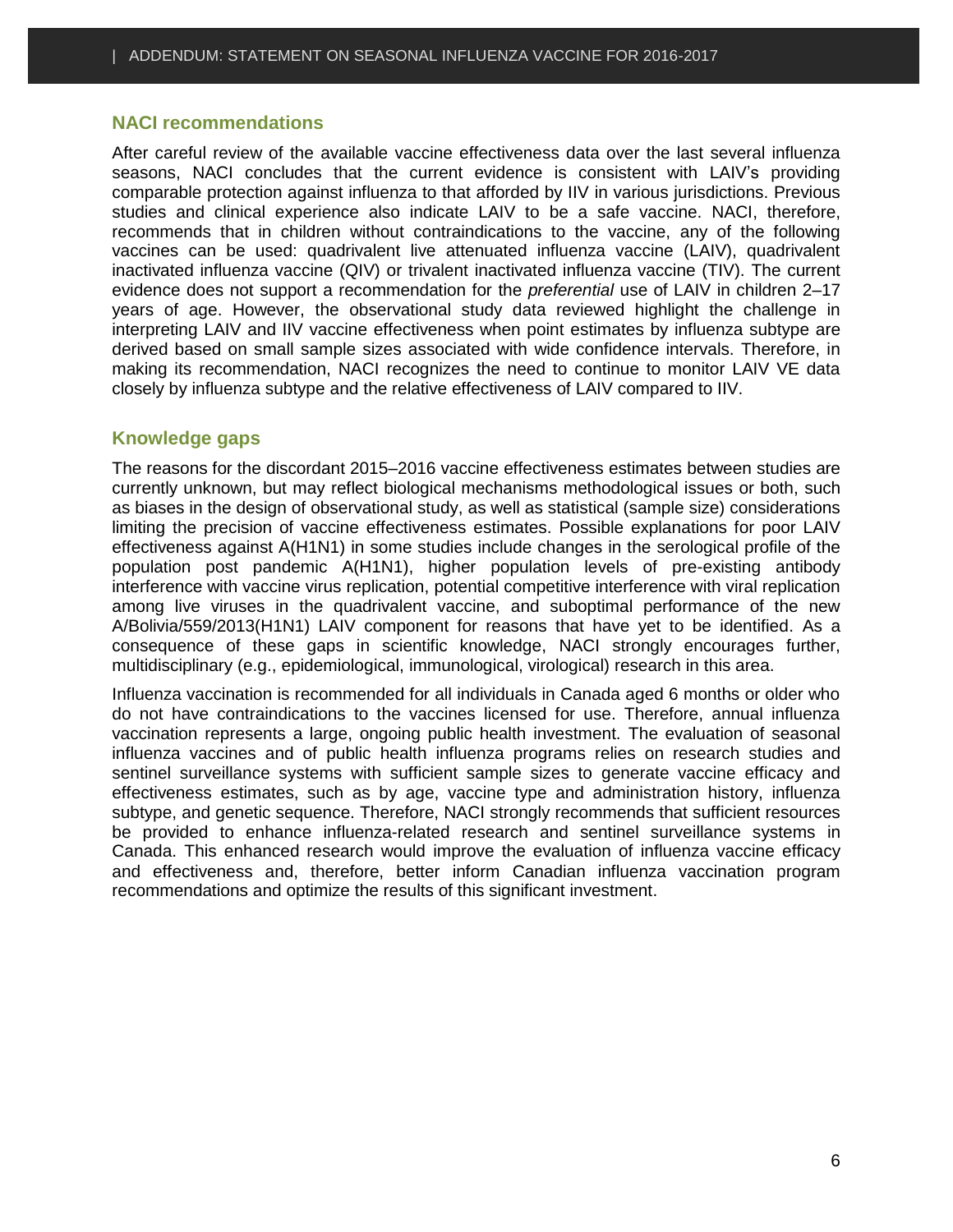### <span id="page-7-0"></span>**ACKNOWLEDGEMENTS**

**†NACI Members**: Dr. I. Gemmill (Chair), Dr. C. Quach-Thanh (Vice-Chair), Dr. N. Dayneka, Dr. S. Deeks, Dr. B. Henry, Ms. S. Marchant-Short, Dr. M. Salvadori, Dr. N. Sicard, Dr. W. Vaudry, Dr. D. Vinh, Dr. R. Warrington.

#### **Former NACI Members**: Dr. D. Kumar.

**Liaison Representatives**: Dr. J. Blake (Society of Obstetricians and Gynaecologists of Canada), Dr. J. Brophy (Canadian Association for Immunization Research and Evaluation), Dr. A. Cohn (Centers for Disease Control and Prevention), Dr. J. Emili (College of Family Physicians of Canada), Dr. M. Lavoie (Council of Chief Medical Officers of Health), Dr. C. Mah (Canadian Public Health Association), Dr. D. Moore (Canadian Paediatric Society), Dr. A. Pham-Huy (Association of Medical Microbiology and Infectious Disease Canada), Ms. E. Sartison (Canadian Immunization Committee).

**Former Liaison Representative**: Dr. C. Weinbaum (Centers for Disease Control and Prevention, U.S.)

**Ex-Officio Representatives**: Dr. (LCdr) K. Barnes (National Defence and the Canadian Armed Forces), Ms. G. Charos (Centre for Immunization and Respiratory Infectious Diseases, Public Health Agency of Canada, Canadian Immunization Committee), Dr. G. Coleman (Biologics and Genetic Therapies Directorate, Health Canada), Dr. J. Gallivan (Marketed Health Products Directorate, Health Canada), Ms. J. Pennock (Centre for Immunization and Respiratory Infectious Diseases, Public Health Agency of Canada), Dr. R. Pless (Centre for Immunization and Respiratory Infectious Diseases, Public Health Agency of Canada), Dr. T. Wong (First Nations and Inuit Health Branch, Health Canada).

†This statement was prepared by Dr. R. Stirling, Dr. L. Zhao, Ms. L. Cochrane, Dr. W. Vaudry, and approved by NACI.

**NACI also gratefully acknowledges the contribution of**: Dr. L. Grohskopf, Dr. J. Langley, Dr. J. McElhaney, Dr. A. McGeer, Dr. M. Naus, Dr. D. Skowronski, Dr. B. Warshawsky, and Dr. J. Xiong.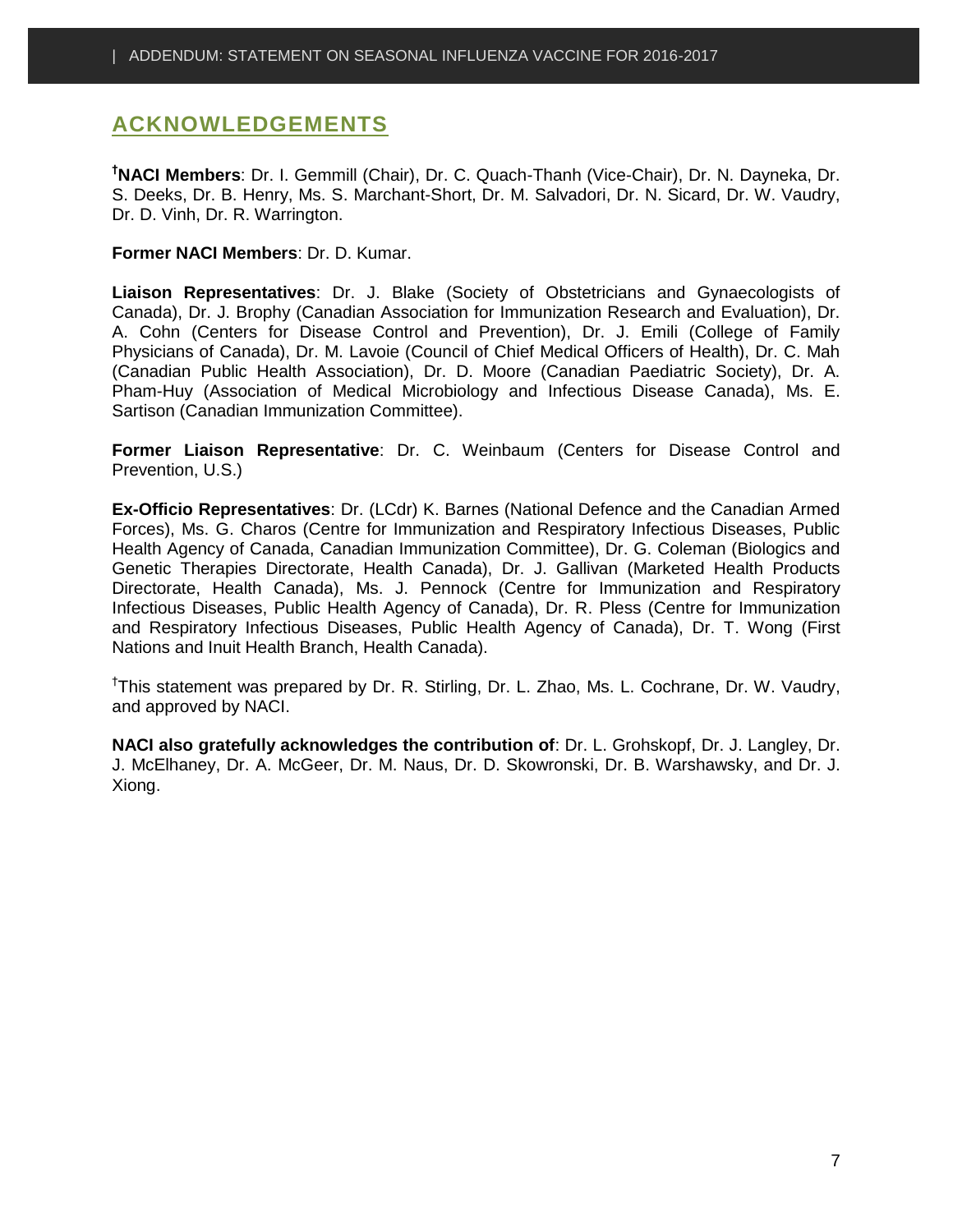## **References**

- 1. National Advisory Committee on Immunization. Recommendations on the use of live, attenuated influenza vaccine (FluMist®): Supplemental Statement on Seasonal Influenza Vaccine for 2011–2012. CCDR. 2011;37:ACS-7.
- 2. National Advisory Committee on Immunization. Revised wording to the National Advisory Committee on Immunization recommendation for live attenuated influenza vaccine (LAIV) in healthy children and adolescents 2–17 years of age. 2013. Accessed: July 22, 2016. Available at:<http://www.phac-aspc.gc.ca/publicat/ccdr-rmtc/13vol39/acs-dcc-4/rev-eng.php>
- 3. Chung JR, Flannery B, Thompson MG, et al. Seasonal effectiveness of live attenuated and inactivated influenza vaccine. Pediatrics. 2016;137(2):1-10.
- 4. Flannery B, Clippard J. End-of-season influenza vaccine effectiveness estimates for the 2014-15 season: US Influenza Vaccine Effectiveness (Flu VE) Network. Presented to Advisory Committee on Immunization Practices, Atlanta. 2015. Accessed: June 30, 2016. Available at: [http://www.cdc.gov/vaccines/acip/meetings/downloads/slides-2015-06/flu-02](http://www.cdc.gov/vaccines/acip/meetings/downloads/slides-2015-06/flu-02-flannery.pdf) [flannery.pdf](http://www.cdc.gov/vaccines/acip/meetings/downloads/slides-2015-06/flu-02-flannery.pdf)
- 5. Flannery B, Chung J. Influenza vaccine effectiveness, including LAIV vs IIV in children and adolescents, US Flu VE Network, 2015-16. Presented to Advisory Committee on Immunization Practices, Atlanta. 2016. Accessed: July 21, 2016. Available at: [http://www.cdc.gov/vaccines/acip/meetings/downloads/slides-2016-06/influenza-05](http://www.cdc.gov/vaccines/acip/meetings/downloads/slides-2016-06/influenza-05-flannery.pdf) [flannery.pdf](http://www.cdc.gov/vaccines/acip/meetings/downloads/slides-2016-06/influenza-05-flannery.pdf)
- 6. Flannery B. LAIV vs IIV effectiveness: Summary of evidence since 2009. Presented to Advisory Committee on Immunization Practices, Atlanta. 2016. Accessed: July 21, 2016. Available at: [http://www.cdc.gov/vaccines/acip/meetings/downloads/slides-2016-](http://www.cdc.gov/vaccines/acip/meetings/downloads/slides-2016-06/influenza-07-flannery.pdf) [06/influenza-07-flannery.pdf](http://www.cdc.gov/vaccines/acip/meetings/downloads/slides-2016-06/influenza-07-flannery.pdf)
- 7. Cost A. Influenza vaccine effectiveness: Air Force children, 2013-2014 influenza season. Presented to Advisory Committee on Immunization Practices, Atlanta. 2014.
- 8. Caspard H, Gaglani M, Clipper L, et al. Effectiveness of live attenuated influenza vaccine and inactivated influenza vaccine in children 2–17 years of age in 2013–2014 in the United States. Vaccine. 2016;34(1):77-82.
- 9. Ambrose C. 2015-16 US influenza vaccine effectiveness: Influenza Clinical Investigation for Children (ICICLE) Study. Presented to Advisory Committee on Immunization Practices, Atlanta. 2016.
- 10. Coelingh K. Update on Live Attenuated Influenza Vaccine (LAIV). Presented to National Advisory Committee on Immunization-Influenza Working Group, Ottawa. 2015.
- 11. Eick-Cost AA, Tastad KJ, Guerrero AC, et al. Effectiveness of seasonal influenza vaccines against influenza-associated illnesses among US military personnel in 2010-11: a casecontrol approach. PLoS One. 2012;7(7):e41435.
- 12. MacIntosh VH, Tastad KJ, Eick-Cost AA. Mid-season influenza vaccine effectiveness 2011- 2012: a Department of Defense Global, Laboratory-based, Influenza Surveillance System case-control study estimate. Vaccine. 2013;31(13):1651-5.
- 13. Eick-Cost AA, Hu Z, Cooper MJ, et al. Mid-season influenza vaccine effectiveness for the 2012-2013 influenza season. MSMR. 2013;20(3):15-6.
- 14. Cost AA, Hiser MJ, Hu Z, et al. Brief report: mid-season influenza vaccine effectiveness estimates for the 2013-2014 influenza season. MSMR. 2014;21(6):15-7.
- 15. Ohmit SE, Petrie JG, Malosh RE, et al. Influenza vaccine effectiveness in households with children during the 2012-2013 season: assessments of prior vaccination and serologic susceptibility. J Infect Dis. 2015;211(10):1519-28.
- 16. Ohmit SE, Petrie JG, Malosh RE, et al. Substantial influenza vaccine effectiveness in households with children during the 2013-2014 influenza season, when 2009 pandemic influenza A(H1N1) virus predominated. J Infect Dis. 2016;213(8):1229-36.